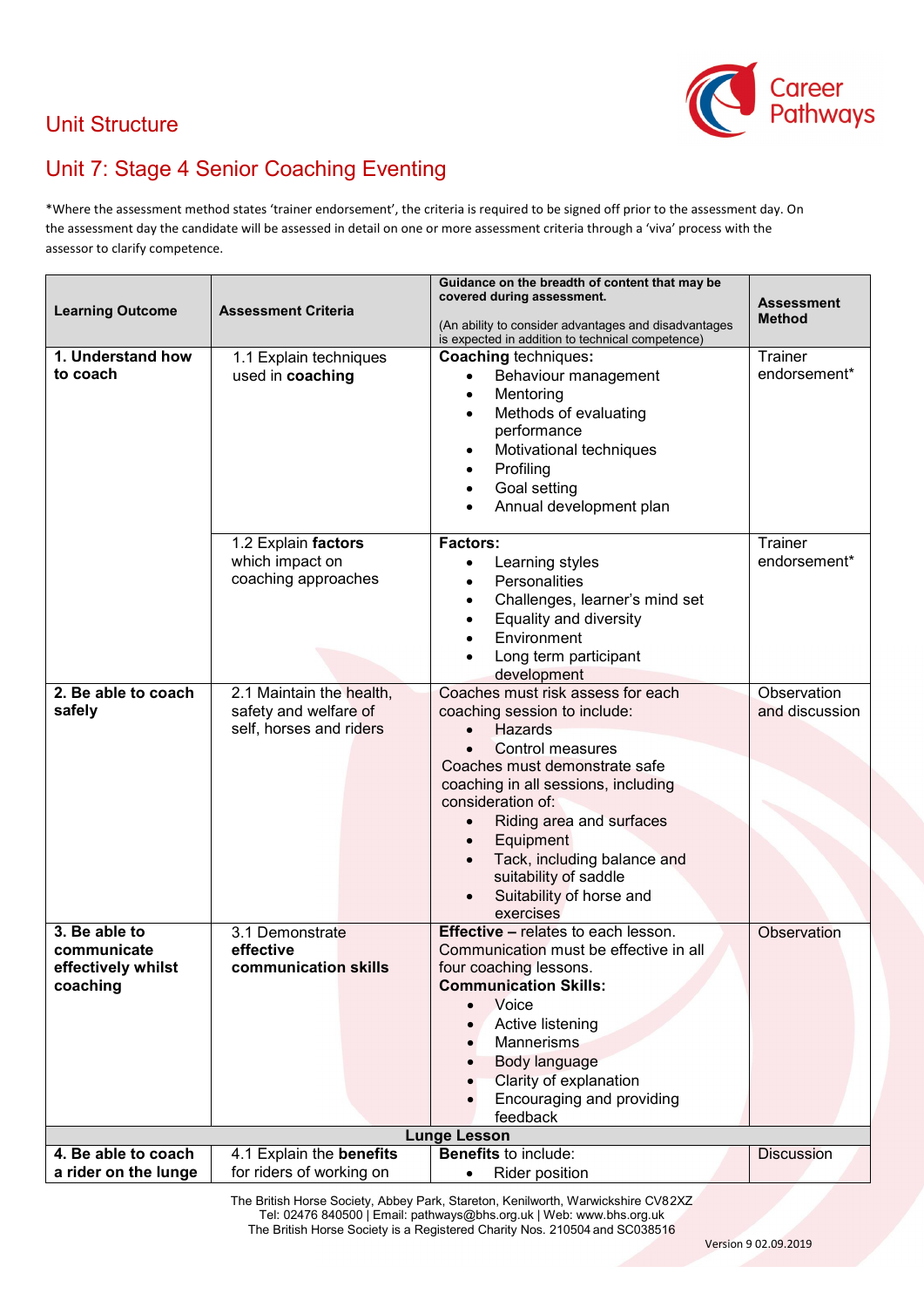| the lunge                              | Coordination<br>$\bullet$                      |                   |
|----------------------------------------|------------------------------------------------|-------------------|
|                                        | <b>Balance</b>                                 |                   |
|                                        | Core stability                                 |                   |
|                                        | Develop feel and empathy<br>$\bullet$          |                   |
| 4.2 Explain the                        | Requirements to include:                       | <b>Discussion</b> |
| requirements of a lunge                | <b>Balance</b><br>$\bullet$                    |                   |
| horse                                  | <b>Behaviour</b><br>٠                          |                   |
|                                        | Way of going<br>$\bullet$                      |                   |
|                                        | Quality and suitability of stride<br>$\bullet$ |                   |
|                                        | Appropriate for level<br>$\bullet$             |                   |
| 4.3 Assess the suitability             | Assessment may include:                        | Observation       |
| of the horse for lungeing              |                                                | and discussion    |
|                                        | Walk, trot, canter<br>$\bullet$                |                   |
|                                        | Working the horse on both reins<br>$\bullet$   |                   |
|                                        | Use of side reins<br>$\bullet$                 |                   |
|                                        | Suitability for rider<br>$\bullet$             |                   |
| 4.4 Demonstrate a                      | Technique to include:                          | Observation       |
| suitable lunge technique               | Warming horse up without rider<br>$\bullet$    |                   |
|                                        | Assessment of the horse                        |                   |
|                                        | Choice of size of circle                       |                   |
|                                        | Handling of equipment                          |                   |
|                                        | <b>Stance</b>                                  |                   |
|                                        | Authority                                      |                   |
|                                        | Voice                                          |                   |
|                                        | Control                                        |                   |
| 4.5 Assess the rider's                 | Rider to be of Stage 3 level                   | Observation       |
|                                        |                                                | and discussion    |
| strengths and areas for<br>development | Strengths and areas for development            |                   |
|                                        | to include consideration of:                   |                   |
|                                        |                                                |                   |
|                                        | Rider position<br>$\bullet$                    |                   |
|                                        | <b>Balance</b><br>$\bullet$                    |                   |
|                                        | Coordination                                   |                   |
|                                        | Confidence                                     |                   |
|                                        | Suitability of horse for rider                 |                   |
| 4.6 Plan the lesson                    | As a result of assessment in 4.5, the          | Observation       |
|                                        | coach should:                                  | and discussion    |
|                                        | Agree aims of lesson with rider                |                   |
|                                        | Justify suitable exercises and                 |                   |
|                                        | chosen work to develop the rider               |                   |
|                                        |                                                |                   |
| 4.7 Use exercises to                   | Exercises may be chosen to:                    | Observation       |
| improve the rider's                    | Correct positional faults<br>$\bullet$         |                   |
| position                               | Develop feel and empathy                       |                   |
|                                        | Improve balance (may include;<br>$\bullet$     |                   |
|                                        | work without stirrups/reins)                   |                   |
|                                        | Improve lower leg security<br>$\bullet$        |                   |
| 4.8 Evaluate the                       | Evaluation to include:                         | <b>Discussion</b> |
| effectiveness of the                   | Reflection on content of lesson                |                   |
| lesson                                 | Logical sequence and timing                    |                   |
|                                        |                                                |                   |
|                                        | Delivery<br>$\bullet$                          |                   |
|                                        | Feedback                                       |                   |
|                                        | <b>Effectiveness of exercises</b>              |                   |
|                                        | chosen                                         |                   |
|                                        | Identify strategies to improve<br>$\bullet$    |                   |
|                                        | personal performance                           |                   |
| 4.9 Provide a plan for                 | A plan for the development of the rider,       | <b>Discussion</b> |
| future development                     | to include:                                    |                   |
|                                        | Detail of strengths and<br>$\bullet$           |                   |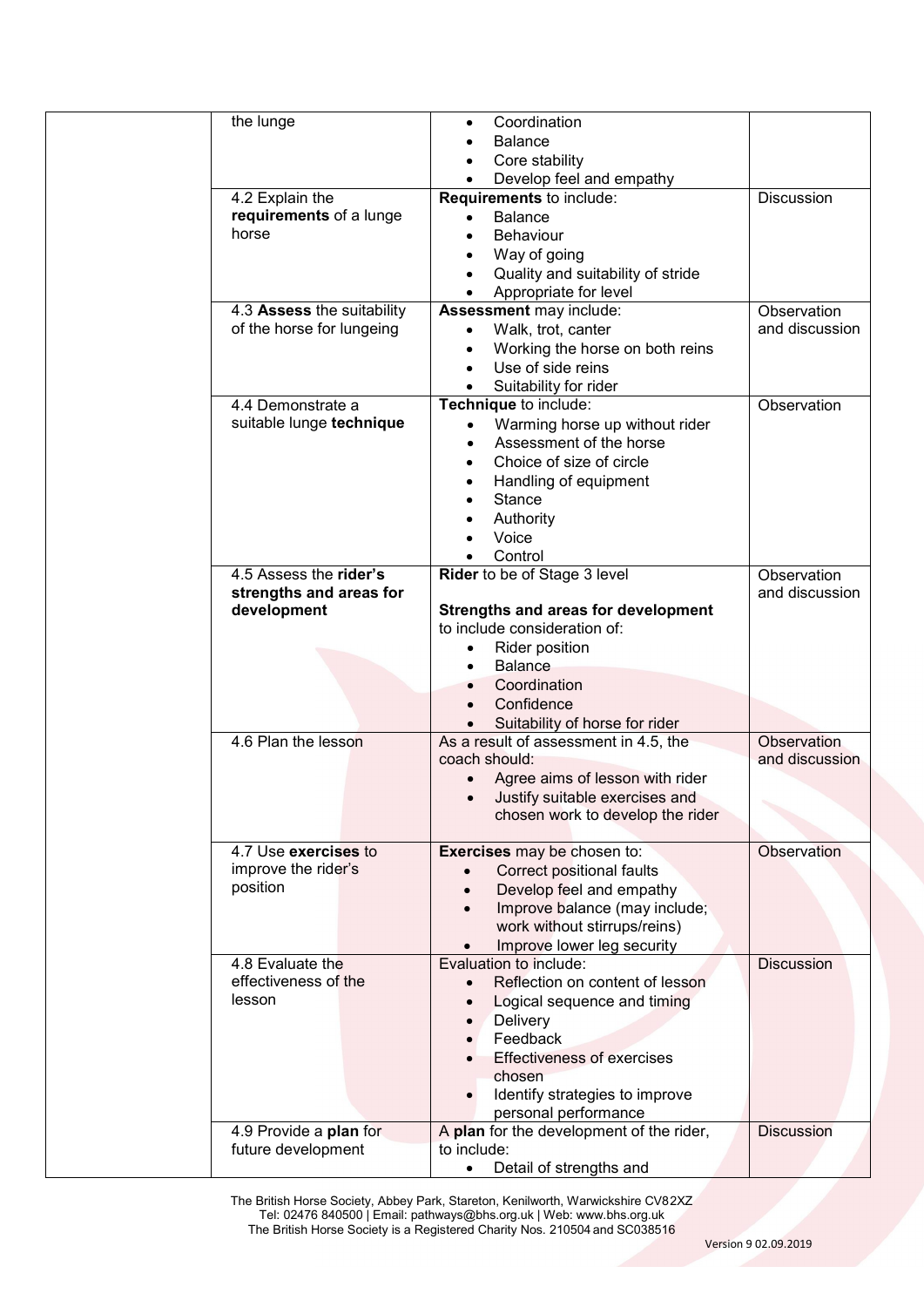| 5. Be able to coach<br>a group of riders<br>using poles                          |                                                                      | weaknesses of rider<br>Suggestions for improvement<br>Action plan including selection of<br>exercises, time frames, goals<br>NOT APPLICABLE FOR THIS UNIT                                                                                                                           |                               |
|----------------------------------------------------------------------------------|----------------------------------------------------------------------|-------------------------------------------------------------------------------------------------------------------------------------------------------------------------------------------------------------------------------------------------------------------------------------|-------------------------------|
|                                                                                  |                                                                      | <b>Group Jump Lesson</b>                                                                                                                                                                                                                                                            |                               |
| 6. Be able to coach<br>a group of riders<br>over fences up to<br>$1m$ (3ft 3ins) | 6.1 Assess horse and<br>rider strengths and<br>areas for development | Riders to be of Stage 3 level<br>To include:<br>Rider's underpinning knowledge<br>$\bullet$<br>Rider position and effectiveness<br>Feel and harmony between<br>horse and rider over fences<br><b>Balance</b><br>Coordination<br>Confidence<br>Horse technique and jumping<br>skills | Observation<br>and discussion |
|                                                                                  | 6.2 Coach to improve<br>horse and rider ability<br>and confidence    | May include:<br>Individual correction and<br>development<br>Application of the aids<br>$\bullet$<br>Relevant exercises to develop<br>horse and rider partnership<br><b>Transitions</b><br>Independent and related fences<br>Adapting plan as necessary                              | Observation                   |
|                                                                                  | 6.3 Use exercises to<br>improve horse and rider<br>performances      | May include:<br>Positional development<br>Improvement to the quality of<br>$\bullet$<br>canter<br>Developing balance and<br>$\bullet$<br>effectiveness of the rider<br>Improvement in the application<br>of the aids<br>Adjusting stride length                                     | Observation                   |
|                                                                                  | 6.4 Evaluate the<br>effectiveness of the<br>session                  | May include:<br>Reflection on content of session<br>Logical sequence and timing<br>Delivery<br>Feedback<br><b>Effectiveness of exercises</b><br>chosen<br>Identify strategies to improve<br>personal performance                                                                    | <b>Discussion</b>             |
|                                                                                  | 6.5 Provide a plan for<br>future development                         | Plan for the development of the riders to<br>include:<br>Detail of strengths and<br>$\bullet$<br>weakness of riders<br>Suggestions for improvement<br>Action plan including selection of<br>exercises, time frames, goals                                                           | <b>Discussion</b>             |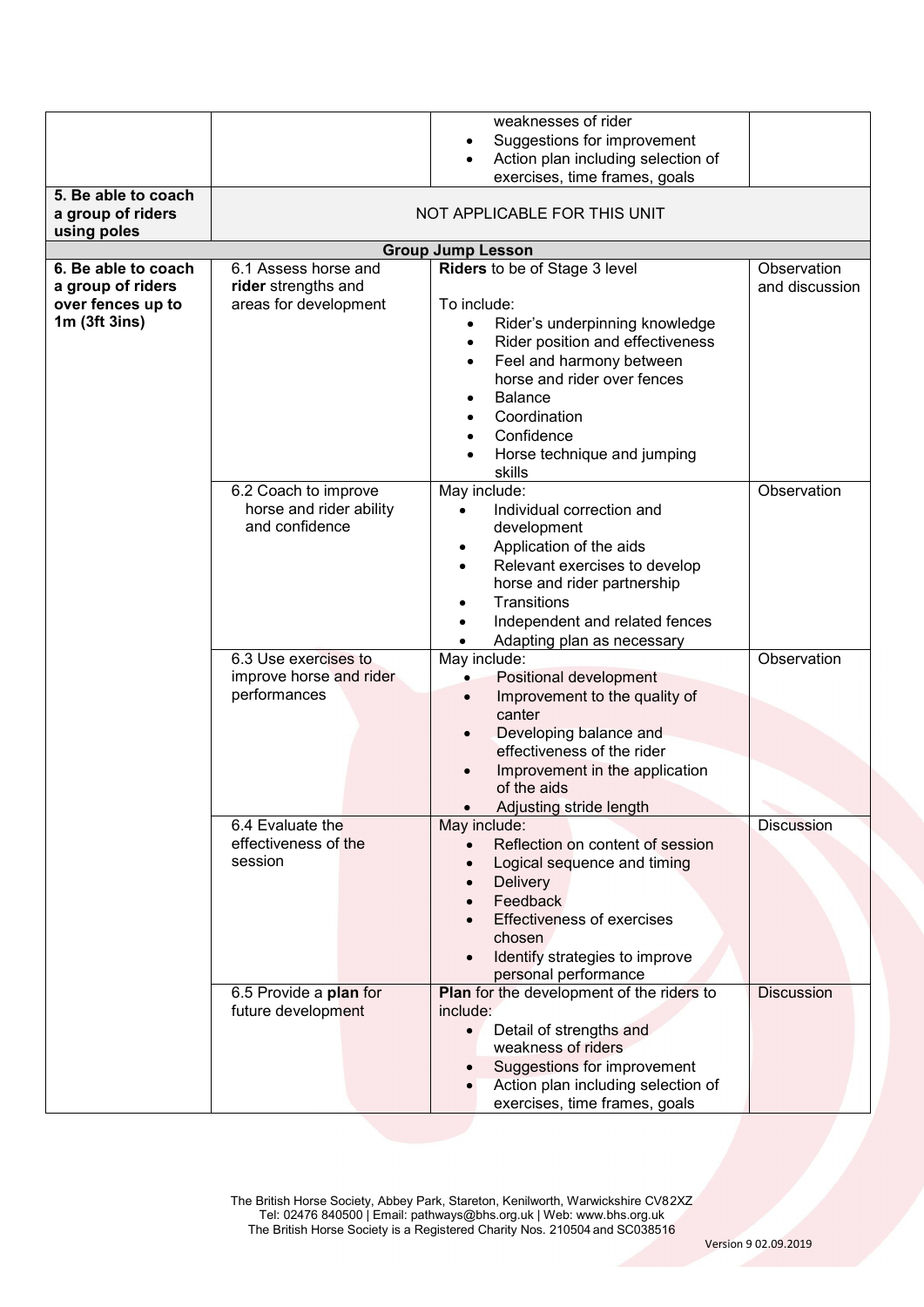| 7. Be able to coach<br>a private show<br>jumping lesson in<br>preparation for a<br>1.10m (3ft 7ins)<br>competition<br>8. Be able to coach | NOT APPLICABLE FOR THIS UNIT                                               |                                                                                                                                                                                                                                                                                      |                               |  |
|-------------------------------------------------------------------------------------------------------------------------------------------|----------------------------------------------------------------------------|--------------------------------------------------------------------------------------------------------------------------------------------------------------------------------------------------------------------------------------------------------------------------------------|-------------------------------|--|
| a semi private<br>lesson using grid<br>work or related<br>fences up to 1m (3ft<br>3ins)                                                   | NOT APPLICABLE FOR THIS UNIT                                               |                                                                                                                                                                                                                                                                                      |                               |  |
|                                                                                                                                           |                                                                            | <b>Private Dressage Lesson</b>                                                                                                                                                                                                                                                       |                               |  |
| 9. Be able to coach<br>a private dressage<br>lesson at<br><b>Elementary level</b>                                                         | 9.1 Assess the horse and<br>rider's strengths and<br>areas for development | Strengths and areas for development<br>to include consideration of:<br>Rider's under pinning knowledge<br>$\bullet$<br>Rider position and effectiveness<br><b>Balance</b><br>$\bullet$<br>Coordination<br>Confidence<br>$\bullet$<br>Relationship between horse and<br>rider         | Observation<br>and discussion |  |
|                                                                                                                                           | 9.2 Coach to improve the<br>rider's and horse's ability<br>and confidence  | To include:<br>Correction and development<br>$\bullet$<br>Positional development<br>$\bullet$<br>Develop balance and<br>$\bullet$<br>effectiveness of the rider<br>Application of the aids<br>$\bullet$<br>Adapting plan as necessary                                                | Observation                   |  |
|                                                                                                                                           | 9.3 Use exercises to<br>improve rider and horse<br>performance             | Exercises may include:<br>Simple changes<br>$\bullet$<br>Develop medium paces<br>$\bullet$<br>Developing turn about/on the<br>$\bullet$<br>forehand<br>Rein back<br>Shoulder fore/in<br>Turn about the<br>haunches/pirouettes in walk<br><b>Direct transitions</b><br>Counter canter | Observation                   |  |
|                                                                                                                                           | 9.4 Evaluate the<br>effectiveness of the<br>session                        | May include:<br>Reflection on content of session<br>Logical sequence and timing<br><b>Delivery</b><br>Feedback<br><b>Effectiveness of exercises</b><br>chosen<br>Identify strategies to improve<br>personal performance                                                              | <b>Discussion</b>             |  |
|                                                                                                                                           | 9.5 Provide a plan for<br>future development                               | Plan for the development of the rider to<br>include:<br>Detail of strengths and<br>$\bullet$<br>weakness of rider<br>Suggestions for improvement<br>Action plan including selection of<br>exercises, time frames, goals                                                              | Discussion                    |  |